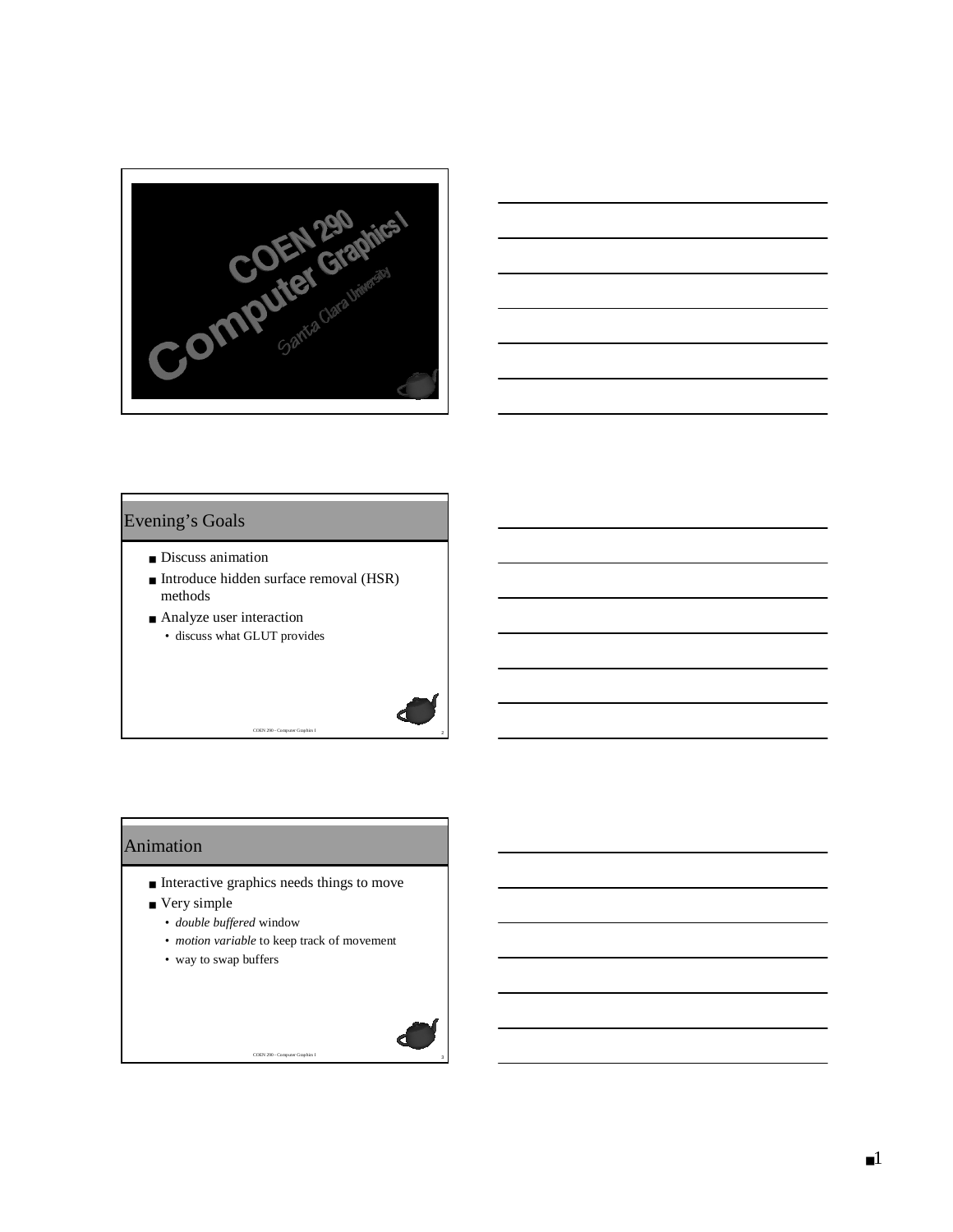

- Divide the color buffer into two buffers
	- *front -* display contents on screen
	- *back* update contents for next *frame* – *frame* is the term for a picture in a sequence

<sup>4</sup> COEN 290 - Computer Graphics I

- Double buffering doesn't come for free
	- either requires
		- a deep framebuffer
		- loss of color resolution



#### Creating a Double Buffered Window

- Use **glutInitDisplayMode**( mode )
- *mode* is a bit-wise or of mask **GLUT\_RGB | GLUT\_DOUBLE**
- Must call before creating window **glutInitDisplayMode**( mode ); **glutCreateWindow**( windowName );

<sup>5</sup> COEN 290 - Computer Graphics I

## Motion Variables

- Need a variable to keep track of changes between frames
	- new eye position
	- time for computing an object's position from its velocity
	- rotation angles
	- translation values
- Usually a global or **static** variable

<sup>6</sup> COEN 290 - Computer Graphics I

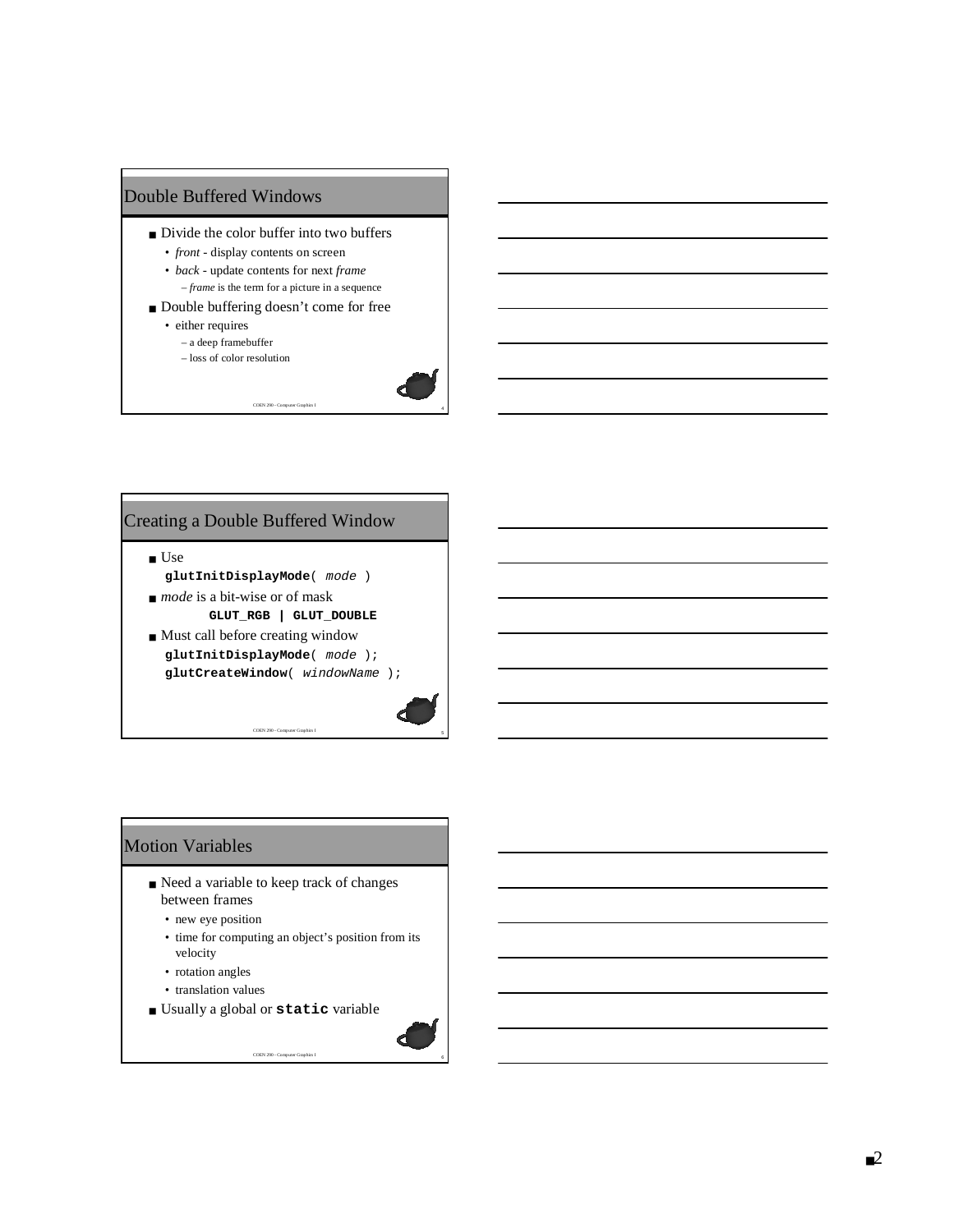## One Last Thing

- Must swap *front* and *back* buffers **glutSwapBuffers**();
- Last call in your rendering routine



<sup>7</sup> COEN 290 - Computer Graphics I

# Hidden Surface Removal Algorithms

■ Determine which primitives are "in front of" others

<sup>9</sup> COEN 290 - Computer Graphics I

- usually depends on the eye's position
- Methods
	- painter's algorithm
	- backface culling
	- depth buffering

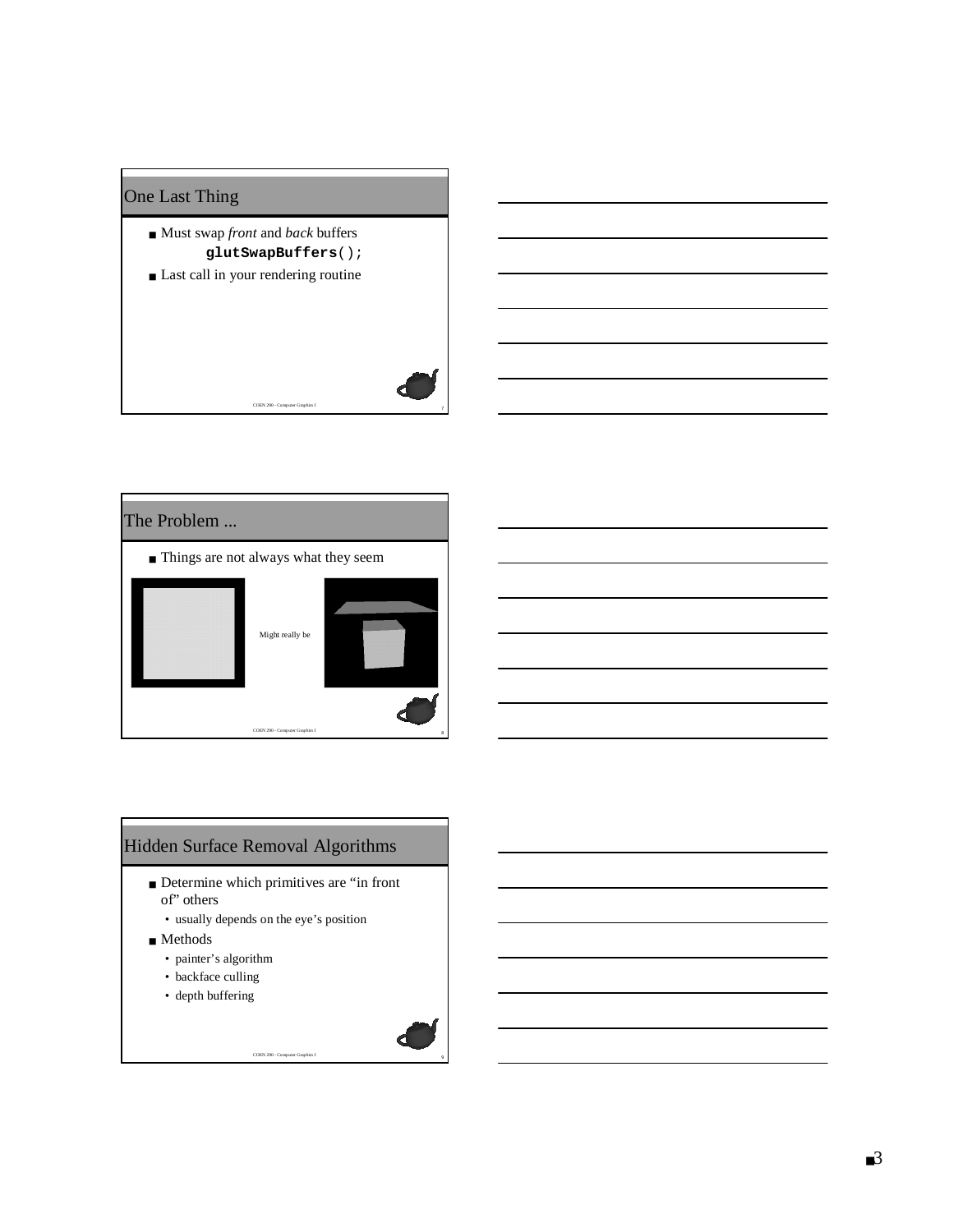#### Painter's Algorithm

- Technique inspired by how painters paint
	- layer foreground objects over top of background objects
- How do we do this?
	- sort graphics primitives in eye space based on their distance from the eye

COEN 290 - Computer Graphics I

• use  $z'$  after transforming into eye space



1

2

#### Painter's Algorithm ( cont. )

- Very limited algorithm
	- no intersecting primitives
	- must tessellate all intersecting primitives • sorting is slow
	- must re-sort after eye moves
- Nothing in OpenGL to help



■ Eliminate polygons based on *vertex winding*

COEN 290 - Computer Graphics I

COEN 290 - Computer Graphics I

- If all polygons are ordered consistently, remove all ordered the same
	- by convention, choose *clockwise* ordered polygons to be *back facing*
- Facedness determined in window space by the polygon's area

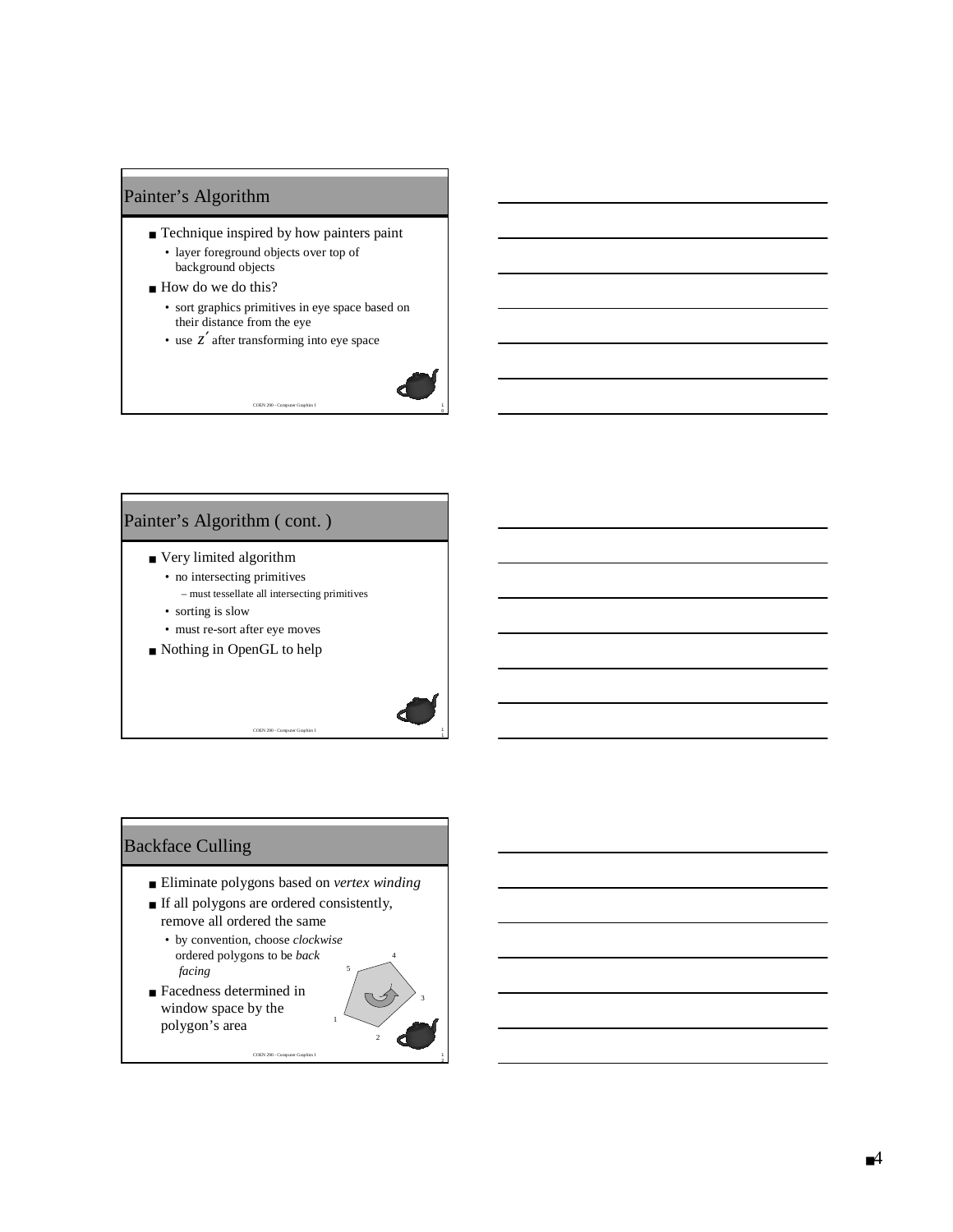#### Determining a Polygon's Area

■ In window coordinates, compute

$$
area = \frac{1}{2} \sum_{i=0}^{n-1} x_i y_{i \oplus 1} - x_{i \oplus 1} y_i
$$

COEN 290 - Computer Graphics I

where  $i \oplus 1 = (i+1) \mod n$ 

#### The Down Side …

- Backface culling is only of limited use • works best with *closed convex shapes*
	- spheres, cylinders, cubes, etc.
- Really used for increasing rendering performance
	- reduces the number of pixels you need to fill for a frame

COEN 290 - Computer Graphics I



3

## Depth Buffering

- Test every pixel to see whose in front
- $\blacksquare$  <br> Requires an additional buffer the size of the window to store *depth* values
	- *depth* is really distance from eye

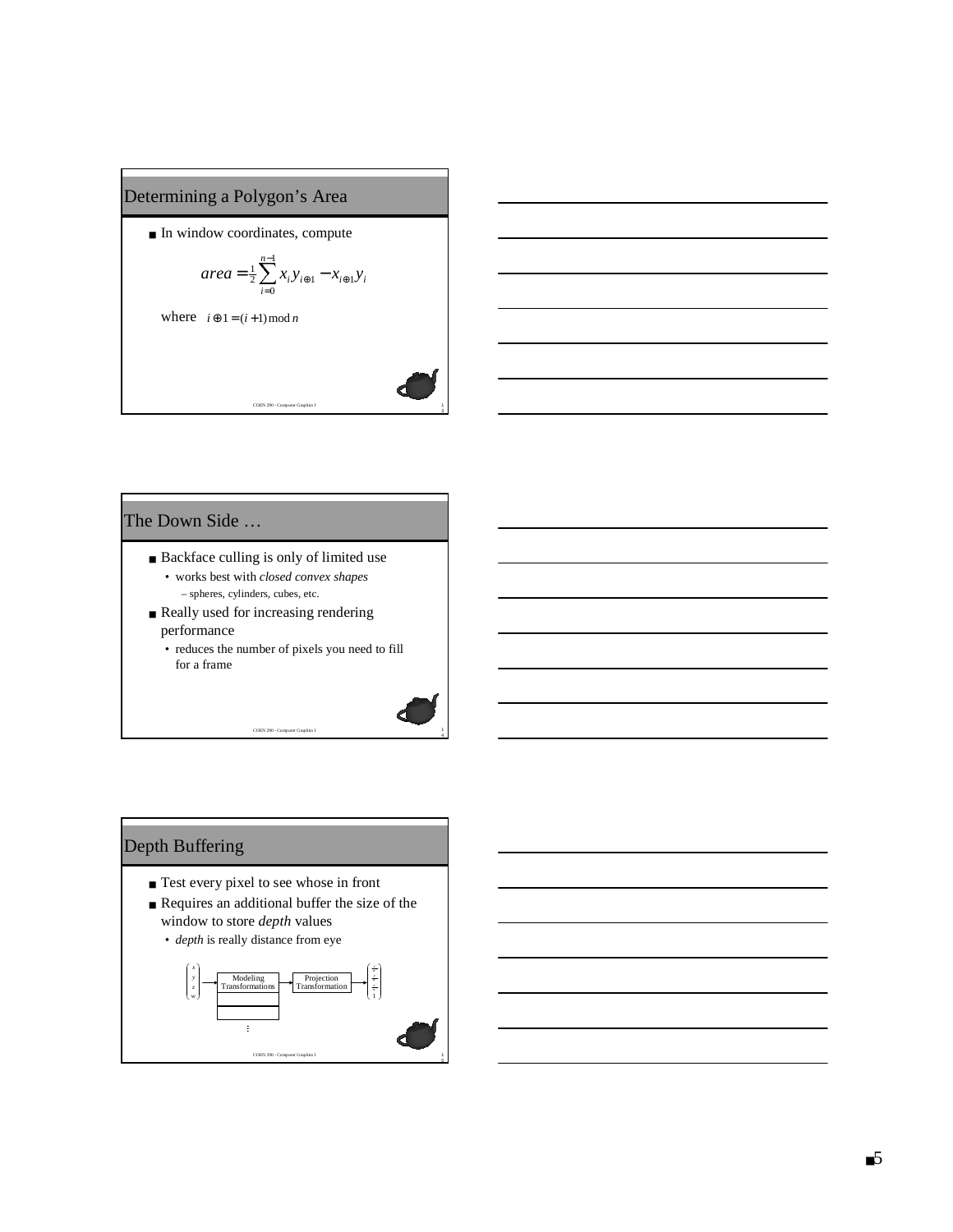#### Depth Buffering Algorithm

```
COEN 290 - Computer Graphics I
foreach ( pixel in primitive )
 if ( depth(x,y).z > pixel.z ) {
      color(x,y).r = pixel.r;
      color(x,y).g = pixel.g;color(x,y).b = pixel.bdepth(x,y).z = pixel.z;} else {
      // Discard pixel
 }
```


# Depth Buffering and OpenGL

- Recall frame buffer configuration is a function of the window system.
	- need to request depth buffer for window
		- **glutInitDisplayMode**( GLUT\_RGB | GLUT\_DOUBLE | **GLUT\_DEPTH** );

COEN 290 - Computer Graphics I



**glClear**( GL\_COLOR\_BUFFER\_BIT | **GL\_DEPTH\_BUFFER\_BIT** );

COEN 290 - Computer Graphics I



8

6

7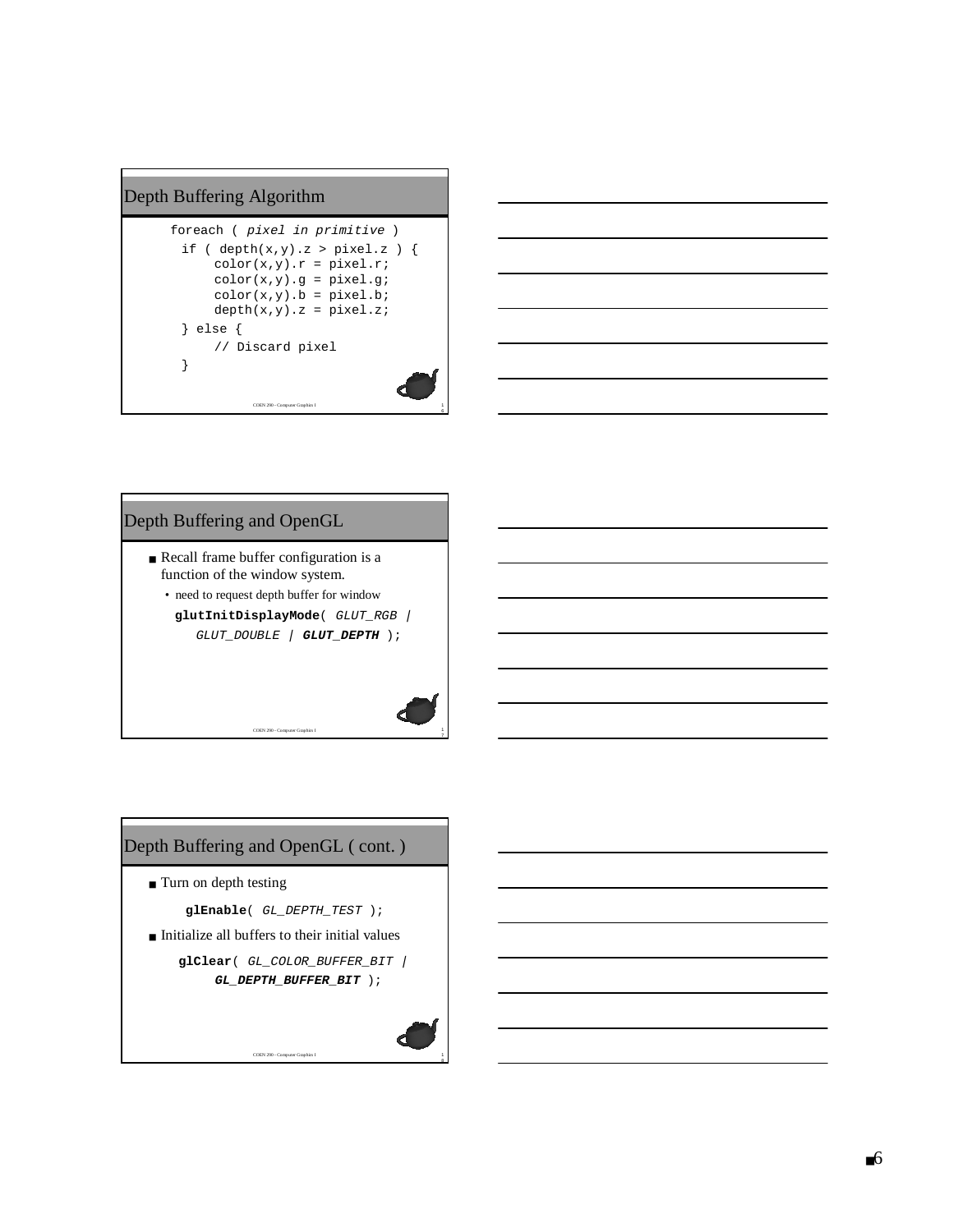#### Interactive Computer Graphics

- Need to interact with the user
- Implies we need to process input
	- window resize
	- keyboard
	- mouse
- Function of the window system
	- not part of OpenGL
	- part of GLUT



■ Use *callback functions* to process use input

COEN 290 - Computer Graphics I

9

0

2 1

- you write a function to do something
- tell GLUT which function to call and when • **glutMainLoop**() calls callbacks for you
- We've already seen one example **glutDisplayFunc**( render );
	- use **glutPostRedisplay**() to force GLUT to repaint the window

COEN 290 - Computer Graphics I

Handling Window Resizes

```
glutReshapeFunc( resize );
```

```
COEN 290 - Computer Graphics I
void resize( int width, int height )
{
     GLdouble aspect = (GLdouble) width /
       height;
   // Reset Projection Transform
glViewport( 0, 0, width, height );
glMatrixMode( GL_PROJECTION );
glLoadIdentity();
gluPerspective( fovy, aspect, near, far
);
      // Update Viewing Transform
  }
```
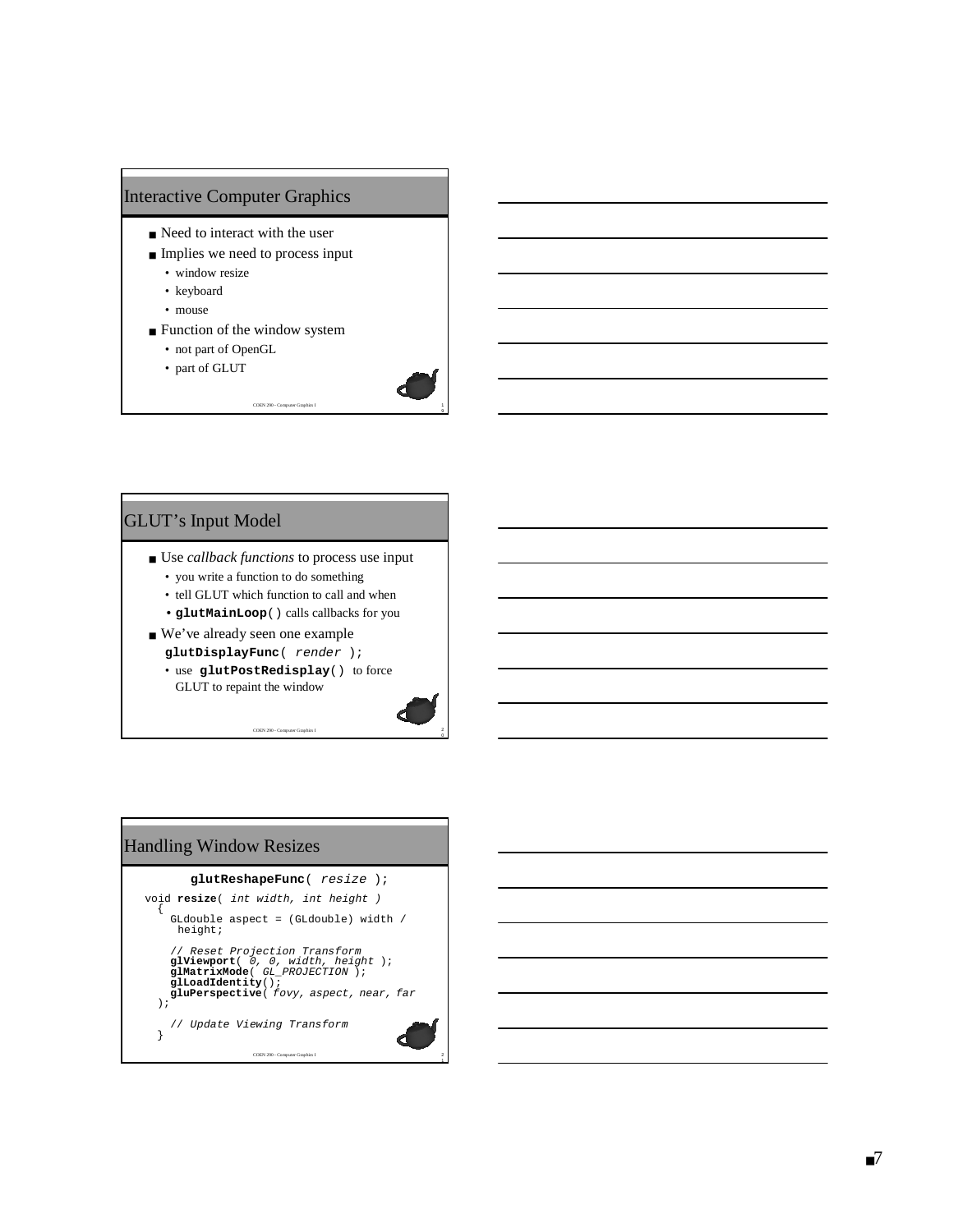## COEN 290 - Computer Graphics I Handling Keyboard Input **glutKeyboardFunc** ( key ); void **key** ( unsigned char key, int x, int <sup>y</sup> ) { switch( key ) { case 'q': case 'Q': case 033: exit( EXIT\_SUCCESS ); break; case 't': xTrans += xIncrement; break; } glutPostRedisplay(); }

 $\frac{2}{2}$ 



# 2<br>3 COEN 290 - Computer Graphics I Handling Mouse Input **glutMouseFunc** ( mouse ); void mouse (int button, int state, int x, int y ) { switch( button ) { case GLUT\_LEFT\_BUTTON: if ( state == GLUT\_DOWN ) { rotateMode = True; xStart = x; yStart = y; **glutMotionFunc**( motion );<br>} else {<br>rotateMode = False;<br>**glutMotionFunc**( *NULL* );<br>} break; } }